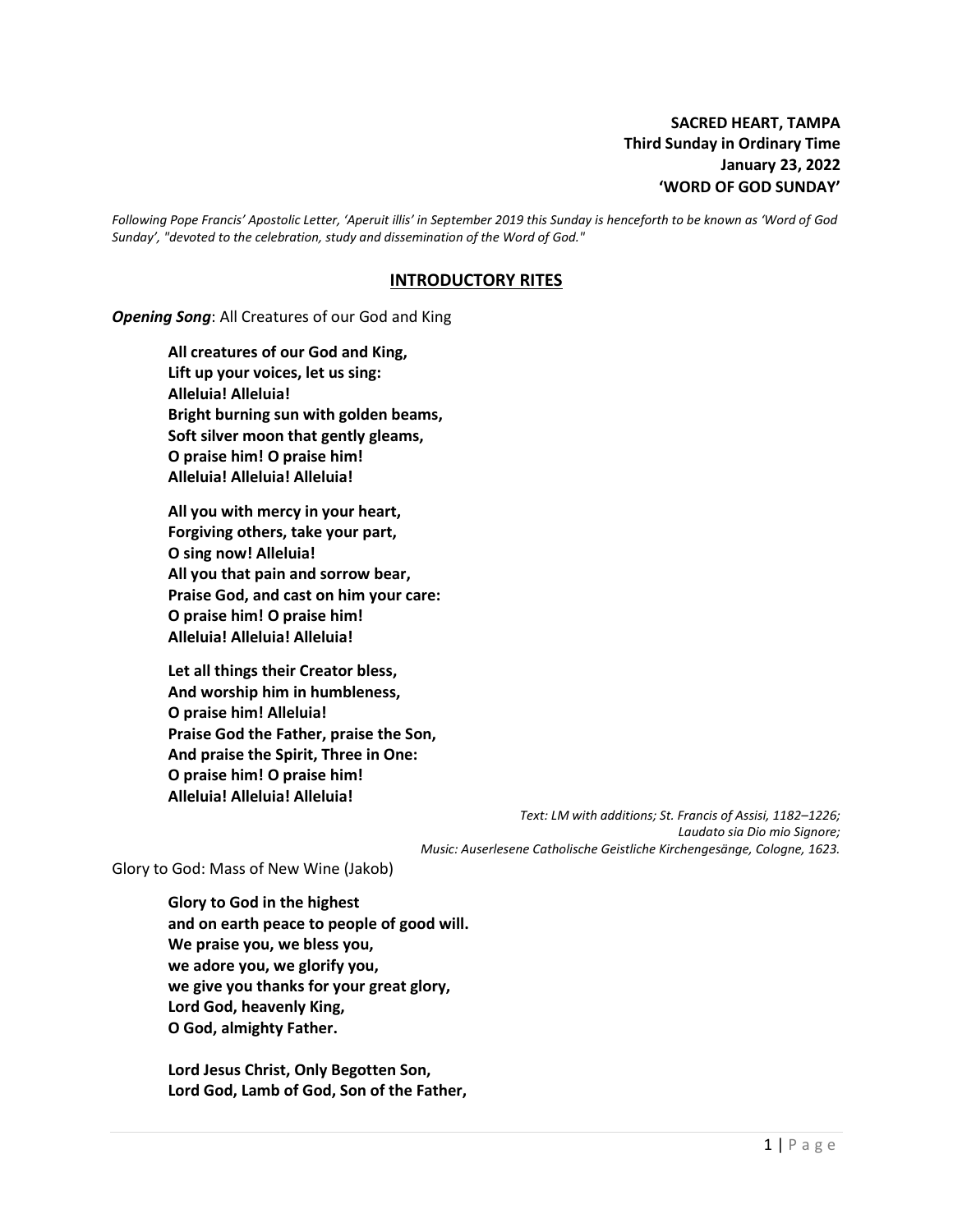**you take away the sins of the world, have mercy on us; you take away the sins of the world, receive our prayer; you are seated at the right hand of the Father, have mercy of us.**

**For you alone are the Holy One, you alone are the Lord, you alone are the Most High, Jesus Christ, with the Holy Spirit, in the glory of God the Father. Amen.**

Dismissal of the Children: (9:00 a.m. Mass Only)

**Word of God, renew your children, make them now your living sign. Recreate them for your purpose in this place and in this time.**

**Word of God, renew your children, make them now your living sign. Recreate them for your purpose in this place and in this time.**

## **LITURGY OF THE WORD**

**First Reading:** Nehemiah 8:2-4a, 5-6, 8-10

*Psalm 19:* The Precepts of The Lord

**Tell The precepts of The Lord are right; they gladden the heart. (x2)**

> *Music: © 2020 Philip Jakob Text: Abbey Psalms & Canticles © 2010, 2018, USCCB*

**Second Reading:** 1 Corinthians 12:12-30

*Gospel Greeting:* Salisbury Alleluia (Walker)

God has called us through the Gospel To possess the glory of our Lord Jesus Christ

**Gospel:** Luke 1:1-4; 4:14-21

**Homily**

*© 2011, Phil Jakob*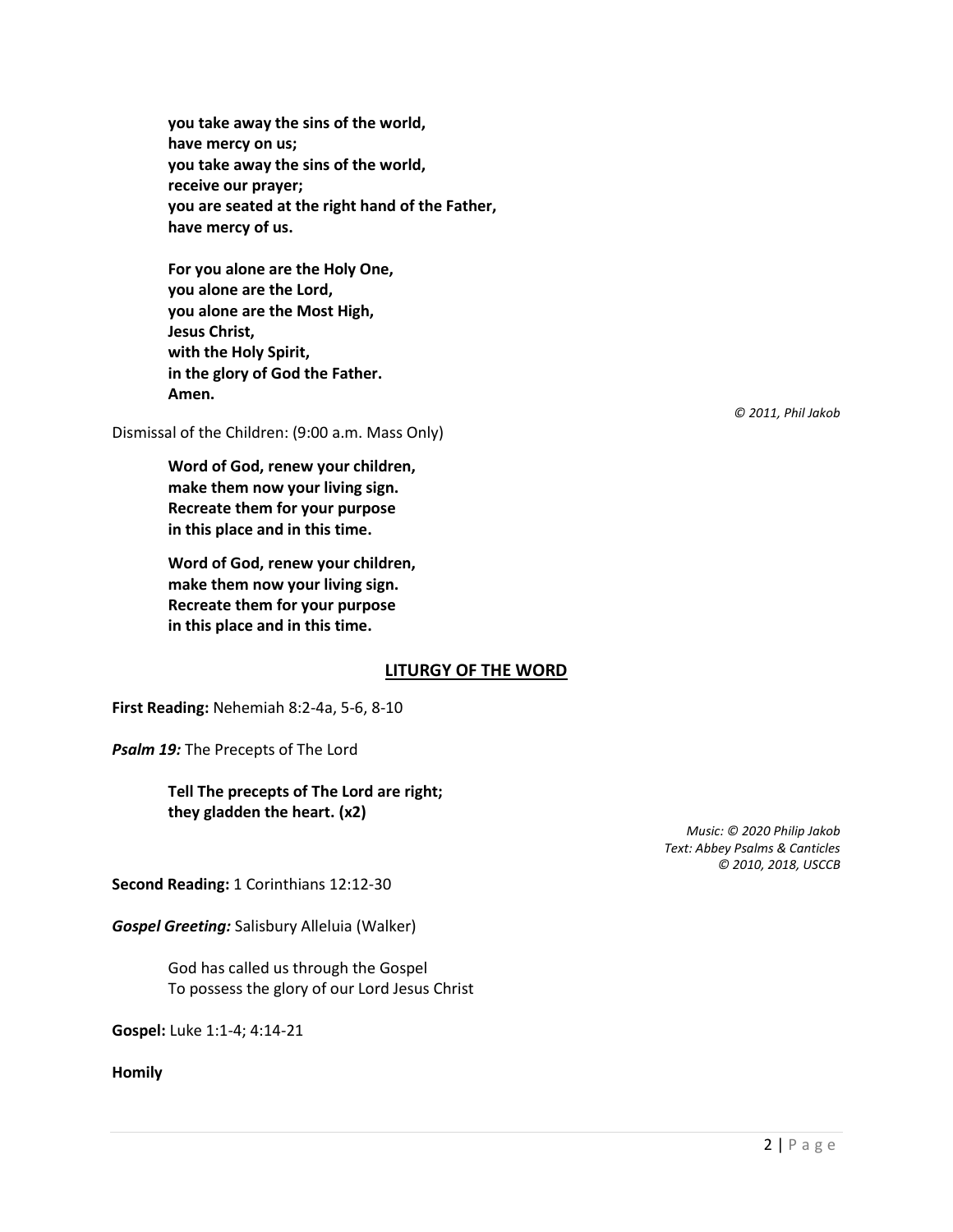Dismissal of Catechumens: (10:30am Mass)

**May the word of God strengthen you. May the word of God nourish you. May the word of God comfort you all your life.**

 *© 1996, Christopher Walker, OCP*

**Creed**

**Universal Prayer**

## **LITURGY OF THE EUCHARIST**

*Preparation of Gifts & Altar*: Your Words Are Spirit and life

**YOUR WORDS ARE SPIRIT AND LIFE, O LORD: RICHER THAN GOLD, STRONGER THAN DEATH. YOUR WORDS ARE SPIRIT AND LIFE, O LORD, LIFE EVERLASTING.**

**God's law is perfect, refreshing the soul, reviving the weary spirit. God's rule can be trusted: bringing us wisdom, bringing God's wisdom to birth.**

**God's precepts keep us; their purpose is right. They gladden the hearts of people. God's command is so clear it brings us new vision; bringing God's light to our eyes.**

**Living by God's truth is holy and sure; God's presence is everlasting. God's truth is eternal, bringing us justice; bringing God's justice to earth.**

**God's word is precious, desired more than gold; worth more than we dare imagine and, sweeter than honey, this word will feed us, bringing fulfillment and joy.**

> *Text: Based on Psalm 19:8–11. Text and music © 1993, Bernadette Farrell. Published by OCP. All rights reserved.*

*Eucharistic Acclamations:* Mass of Creation (Haugen) Holy, Holy – We Proclaim You Death – Amen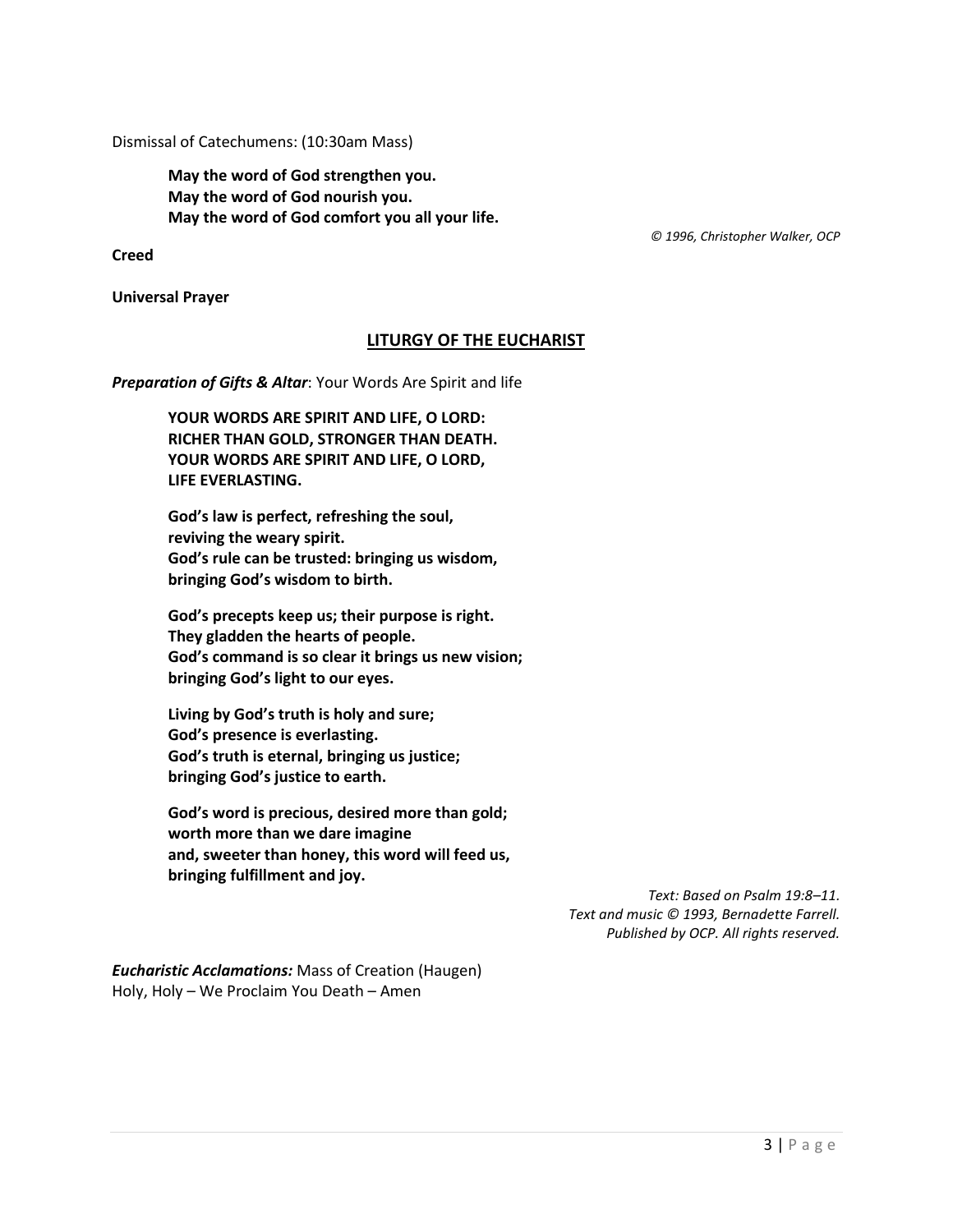## **COMMUNION RITE**

#### **Our Father**

*Lamb of God:* Mass of Resurrection (DeBruyn)

*Communion Song:* One in Body, Heart and Mind (Walker)

**ONE IN BODY, HEART AND MIND, WE ARE ONE BY LOVE UNITED. CHRIST BE LOVE WITHIN THIS SIGN, SHARED FOR ALL AS BREAD AND WINE.**

**In the broken bread we recognize him as he said. In the cup of promise given we drink of the wine of heaven.**

**Come and eat this food: Christ's body given up for you. Feed your soul by faith and be made new by the Savior's body.**

**As we eat our fill, now strengthen us to do your will. Let us food and comfort be, meeting you in the poor and needy.**

**In this promise given, now taste we the food of heaven. And within this cup of grace, Love shows us the way to wholeness.**

> *Text: Verses adapt. from trad. Irish prayers. Music: Refrain based on a trad. Gaelic melody. Text and music © 1997, Christopher Walker. Published by OCP. All rights reserved.*

## **CONCLUDING RITE**

*Closing Song:* Take the Word of God with you (Walker)

Take the word of God with you as you go. Take the seeds of God's word and make them grow.

## **GO IN PEACE TO SERVE THE WORLD, IN PEACE TO SERVE THE WORLD. TAKE THE LOVE OF GOD, THE LOVE OF GOD WITH YOU AS YOU GO.**